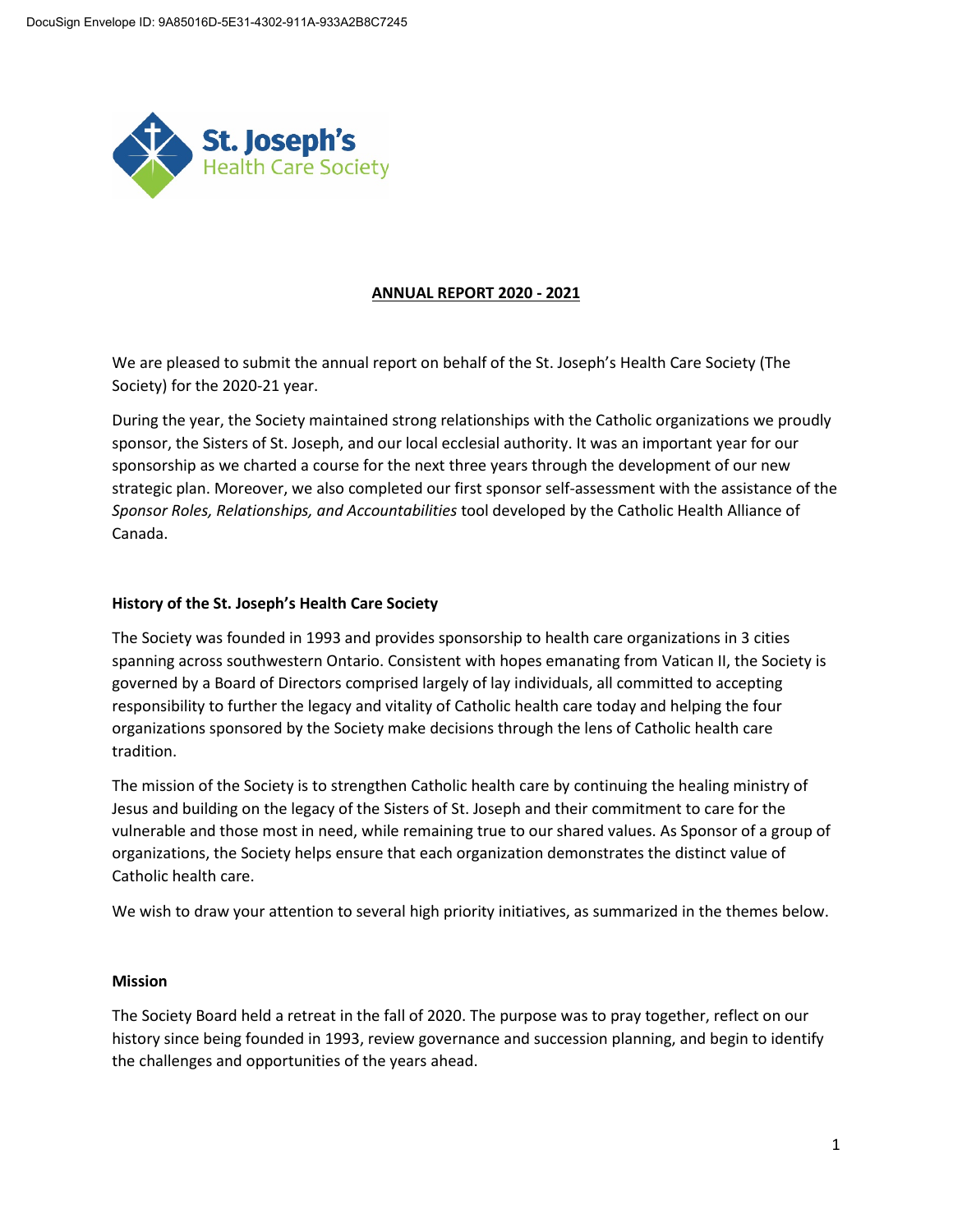The Society's new strategic plan 2021-2023 is enclosed. The plan for the future builds on a solid foundation and a sponsorship model informed by recent governance review work. The Society will explore with increased intentionality what role it can directly play in identifying and responding to community need. The strategy will also increase the emphasis the Society will place on helping to animate Catholic identity within our sponsored organizations and helping those organizations profile and articulate their Catholic mission within the communities they serve.

The Society encourages each organization it sponsors to have dialogue with the Bishop, and currently we are engaged in a focused effort to help foster and support these relationships. The Society maintains its own direct relationship with the Bishop and communicates as specific topics arise, as well as participating actively in the annual Bishops' forum organized by the Catholic Health Alliance of Canada. At these national forums there is valuable dialogue, information sharing, the establishment of national approaches to the most important issues for Catholic health care and the building of trust between sponsors and Bishops. We wish to congratulate Bishop Fabbro on his recent appointment as the representative of the Canadian Conference of Catholic Bishops to CHAC.

The Society's relationship with its founding congregation, the Sisters of St. Joseph, remains strong. The Society Board continues to have a Sister as a Director – Sr. Jacqueline Janisse. Our link with the Sisters will remain strong into the future, and we greatly appreciate the various forms of support received from the congregation.

The Society continues to refine and expand its orientation materials. This is a strategic priority. These resources are meant to provide clear expectations of the Boards and senior leaders we appoint, as related to the Society's reserved responsibilities, as well as provide useful information and leading practices to help our member organizations do their work.

# **Animating Catholic Identity**

Across Canada, there continues to be increasing government expectations for health care organizations to look for integration opportunities to improve the client care experience in local communities. In Ontario specifically, the government has launched the transition to Ontario Health Teams. Catholic health care is supportive of identifying and acting upon opportunities to improve high quality and integrated local health care systems, including establishing stronger working relationships with secular organizations. At the same time, such opportunities also present some risk for Catholic health care that needs to be appropriately mitigated. The Society is working with partners in Catholic health care to identify and enact mechanisms to preserve Catholic identity and Chain of Mission, while, at the same time, benefit the health of the communities we serve.

The Society continues to participate in Catholic health care's response to new euthanasia legislation in Canada, and supporting development of Catholic policy to assist our organizations in talking about physician assisted death with patients, families, Board members, staff, physicians, volunteers, and external stakeholders. Most recently, Canadian law has been revised as such to no longer require a person's natural death to be reasonably foreseeable as an eligibility criterion for MAID. This will increase the pressure from secular society for Catholic health organizations to revise our position to not provide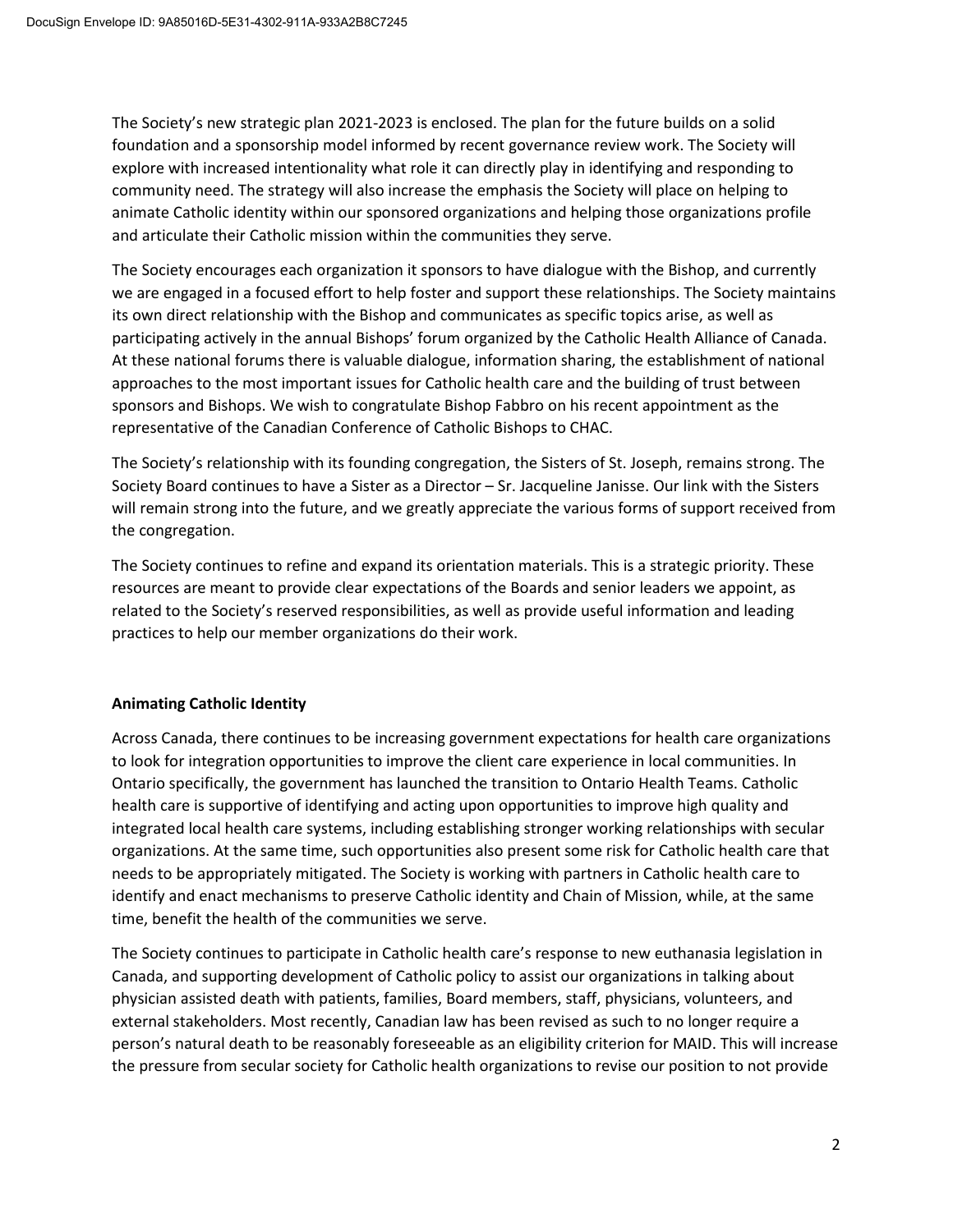euthanasia or directly refer for the procedure of medical assistance in dying. This certainly presents a real risk to Catholic health care in Canada.

The Society's Chief Executive Officer has begun a two-year term as Vice-Chair of the Governing Council of the Catholic Health Alliance of Canada, a collaborative group of all Catholic health sponsors in the country. He also currently serves as the Chair of the Ontario Sponsors Group, which meets bi-monthly under the auspices of the Catholic Health Association of Ontario.

# **Supporting Ongoing Formation**

Ongoing formation priorities for the next three years following from our new strategic plan include:

- supporting sponsored organizations in the development an ongoing Board formation programming
- supporting sponsored organizations in the development of ethical discernment, and the importance of ensuring adequate capacity of ethicists and ethical consultation for all our organizations
- continuing to participate in formation events to deepen the Society board's own formation, but to also develop relationships with other sponsors and look for collaboration opportunities

## **Sponsored Organizations**

It has been a year of great challenges brought on by the COVID-19 pandemic, and though it all our sponsored organizations continued to deliver excellence in service with compassion. The leaders, staff and board directors of these organizations deserve our deepest gratitude for how they managed under unprecedented circumstances to respond with resilience and nimbleness. More detail on these activities can be found in each organization's current annual report, which can be accessed below. Here we wish to note in a special way the retirement of Gillian Kernaghan, MD, after serving as President and CEO of St. Joseph's Health Care, London, for the past nine years. We are confident that her successor, Roy Butler, PhD, will continue to lead with great integrity the hospital's chain of mission.

St. Joseph's Health Care, London <https://annualreport.sjhc.london.on.ca/>

St. Joseph's Hospice, Sarnia-Lambton <https://www.stjosephshospice.ca/about-hospice/impact-reports>

St. Joseph's Hospice, London <https://www.sjhospicelondon.com/annualreport>

Hospice of Elgin <https://www.elginhospice.com/>